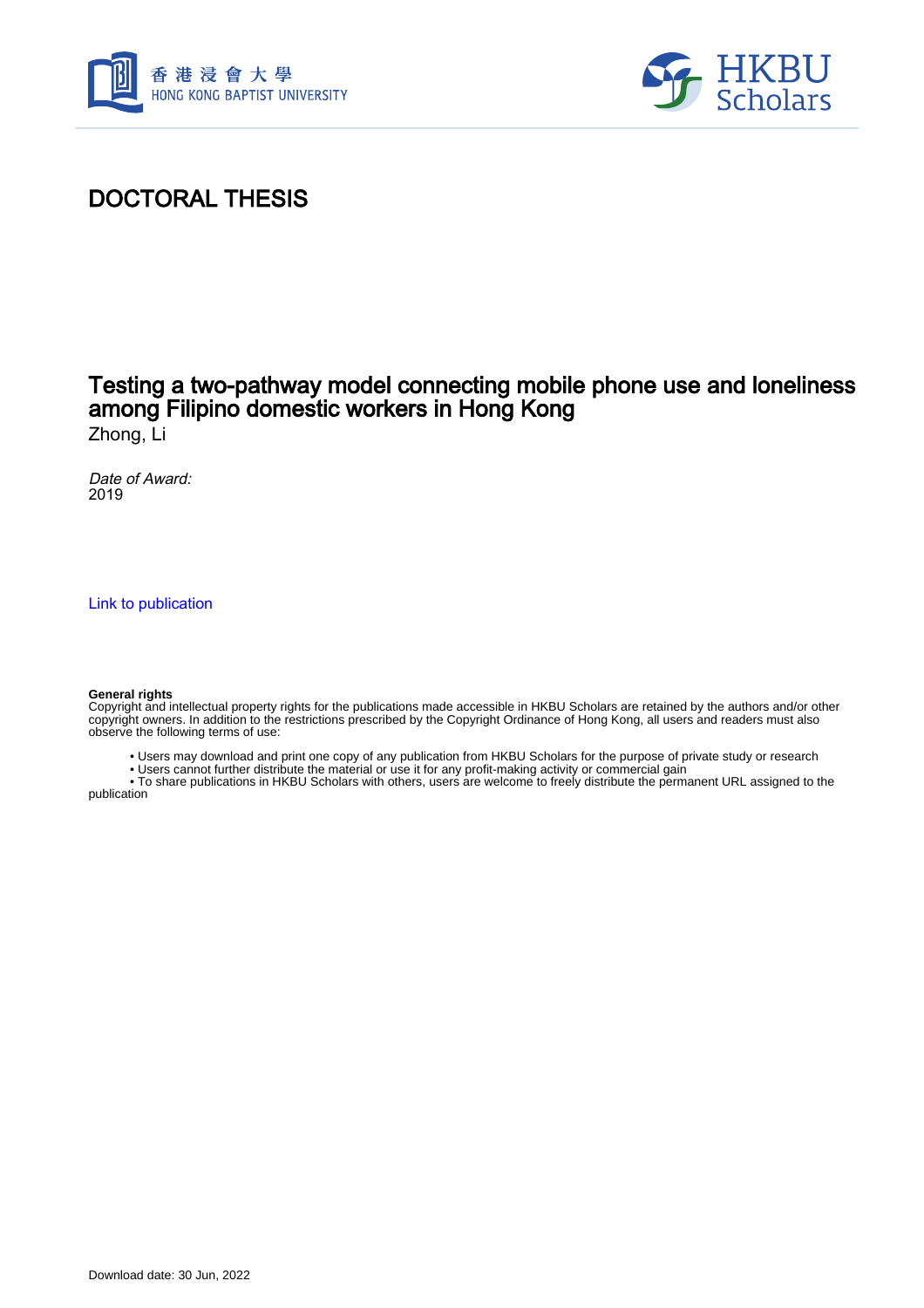### **ABSTRACT**

<span id="page-1-0"></span>Although there is a long tradition of research into the relationship between technology and psychological well-being, few studies examine the relationship between mobile phone use and loneliness (Chan, 2015). Far away from their home countries and living in constrained conditions, female domestic workers in particular might experience chronic loneliness, and the mobile phone is a crucial lifeline for them. Using a face-to-face survey of 492 Filipino domestic workers in Hong Kong, this dissertation details how different uses of mobile phones are related to different types of loneliness among this vulnerable population. By differentiating between communicative and non-communicative use of the mobile phone, and between social loneliness and emotional loneliness, the results indicate that Filipino domestic workers' non-communicative use of the mobile phone could decrease their social loneliness, while communicative use neither decreases nor increases both social and emotional loneliness. This finding supports the proposition that mobile phone use is beneficial to individuals' psychological well-being and extends the existing literature on the relationship between mobile phone use and loneliness.

Most importantly, there is still no a systematic framework to explain the underlying mechanism connecting mobile phone use and loneliness. Based on the technology paradox and the paradoxical impact of mobile phone use on loneliness, this dissertation develops a two-pathway model to illustrate the underlying mechanism. The first pathway postulates that mobile phone use has a positive influence on loneliness through preference for online communication and problematic mobile phone use, which is based upon the theoretical framework of Davis's (2001) cognitive-behavioral model, Caplan's (2003) theory of preference for online communication, and the literature on the bidirectional relationship between technology and psychological well-being. Grounded in the social convoy model (Kahn &Antonucci, 1980; Antonucci, 2001), the second pathway posits that mobile phone use has a negative impact on loneliness through social network availability and social support. The findings show that the two-pathway model indeed exists. In the first pathway, mobile phone use increases emotional loneliness by leading to problematic mobile phone use. In the second pathway, mobile phone use results in decreased social loneliness through increased social support or through the joint impact of social network availability and social support. This dissertation makes theoretical and practical contributions to the field of mobile phone use, not only by developing a two-pathway model to uncover the underlying mechanism connecting mobile phone use with loneliness, but also demonstrates the technology paradox and the paradoxical impact of mobile phone use on loneliness among the Filipino domestic workers in Hong Kong. It will be worthwhile to replicate and testify this two-pathway model in other populations, such as elders, adolescents, and young adults.

**Keywords:** Mobile phone use, Loneliness, Technology paradox, Twopathway model, Filipino domestic workers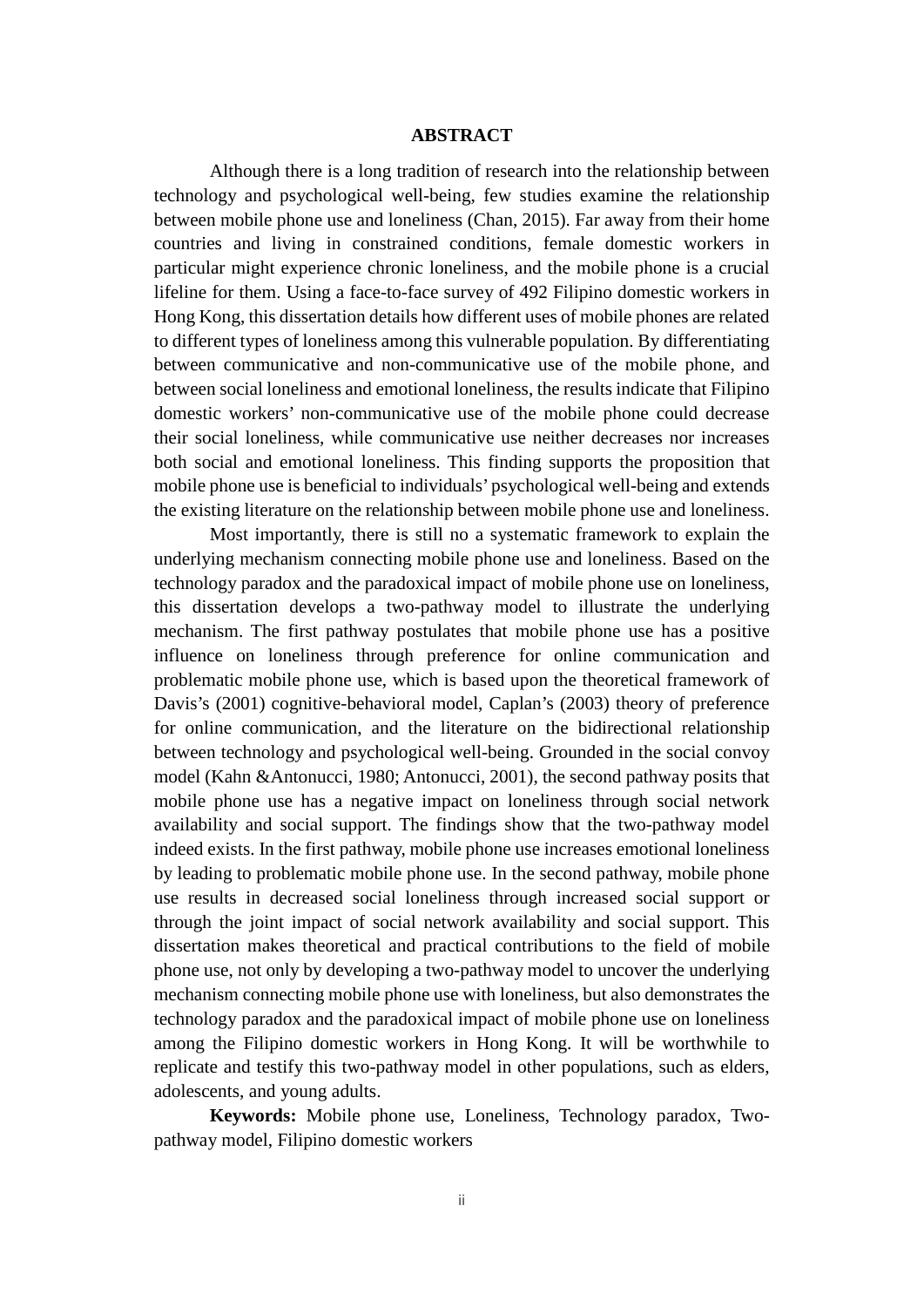### **TABLE OF CONTENTS**